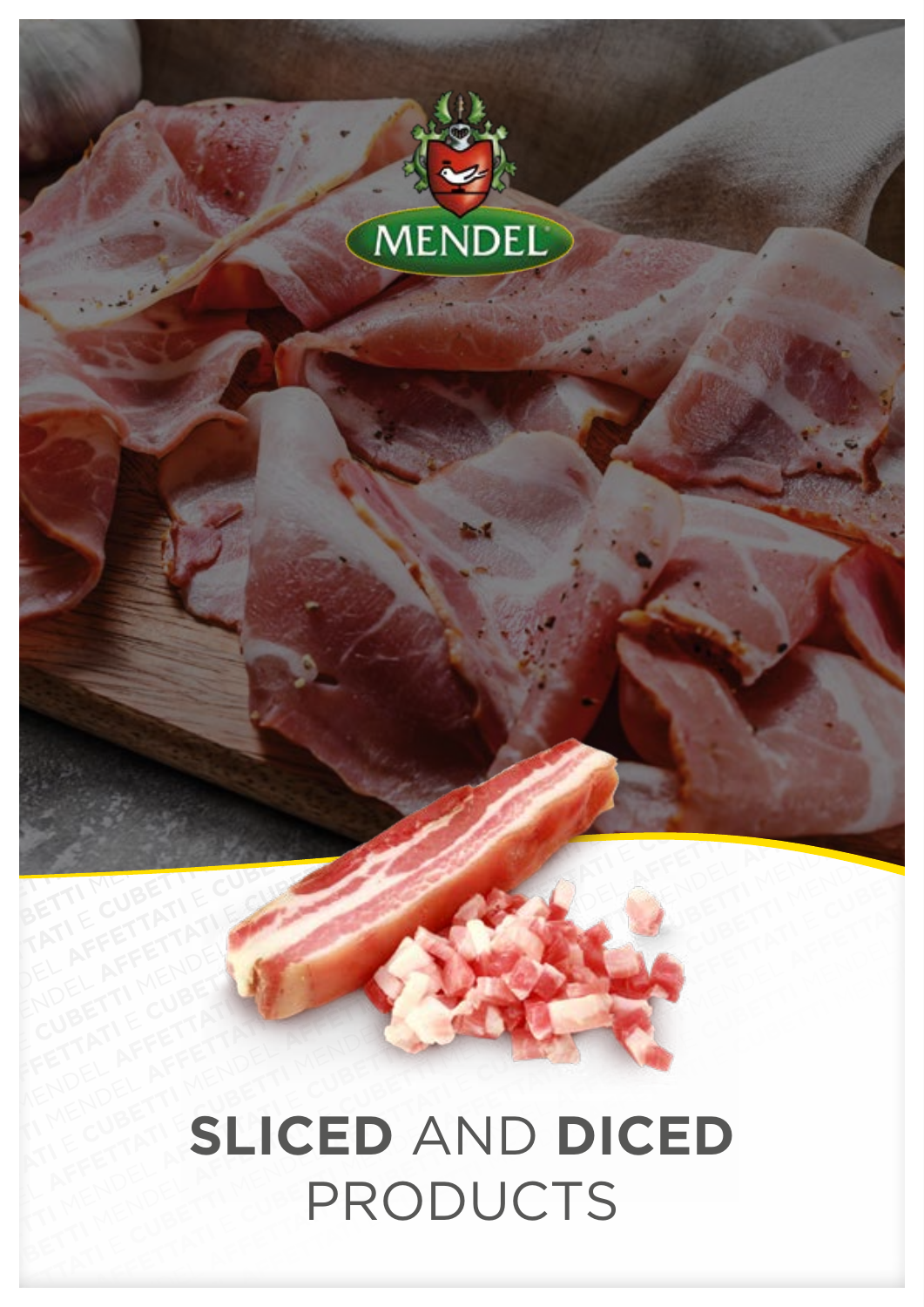## AFFETTATIE CUBETTI E CUBETTI E CUBETTI AFFETTATIE AFFETTATIE CUBETTI AFFETTATIE CUBETTI AFFETTATIE MENDEL AFFETTATIE CUBETTATIE CUBETTATIE<br>AFFETTATIE CUBETTATIE AFFETTATIEFETTATIE CUBETTI CUBETTI CUBETTATIE CURETTATIE CUBETTATIE E AFFETTATI CUBETTI E CUBETTATI E CUBETTATI E CUBETTATI E CUBETTATI E CUBETTATI E CUBETTATI E CUBETTI AFFETTATI A<br>AFFETTATI A MENDEL A SLICED AND DICED PRODUCTS **SLICED** AND **DICED** PRODUCTS

**Speck sliced ca. 500g**







**Speck sliced ca. 100g**





Cod. **512**

#### **Speck sliced ca. 100g**

in display case













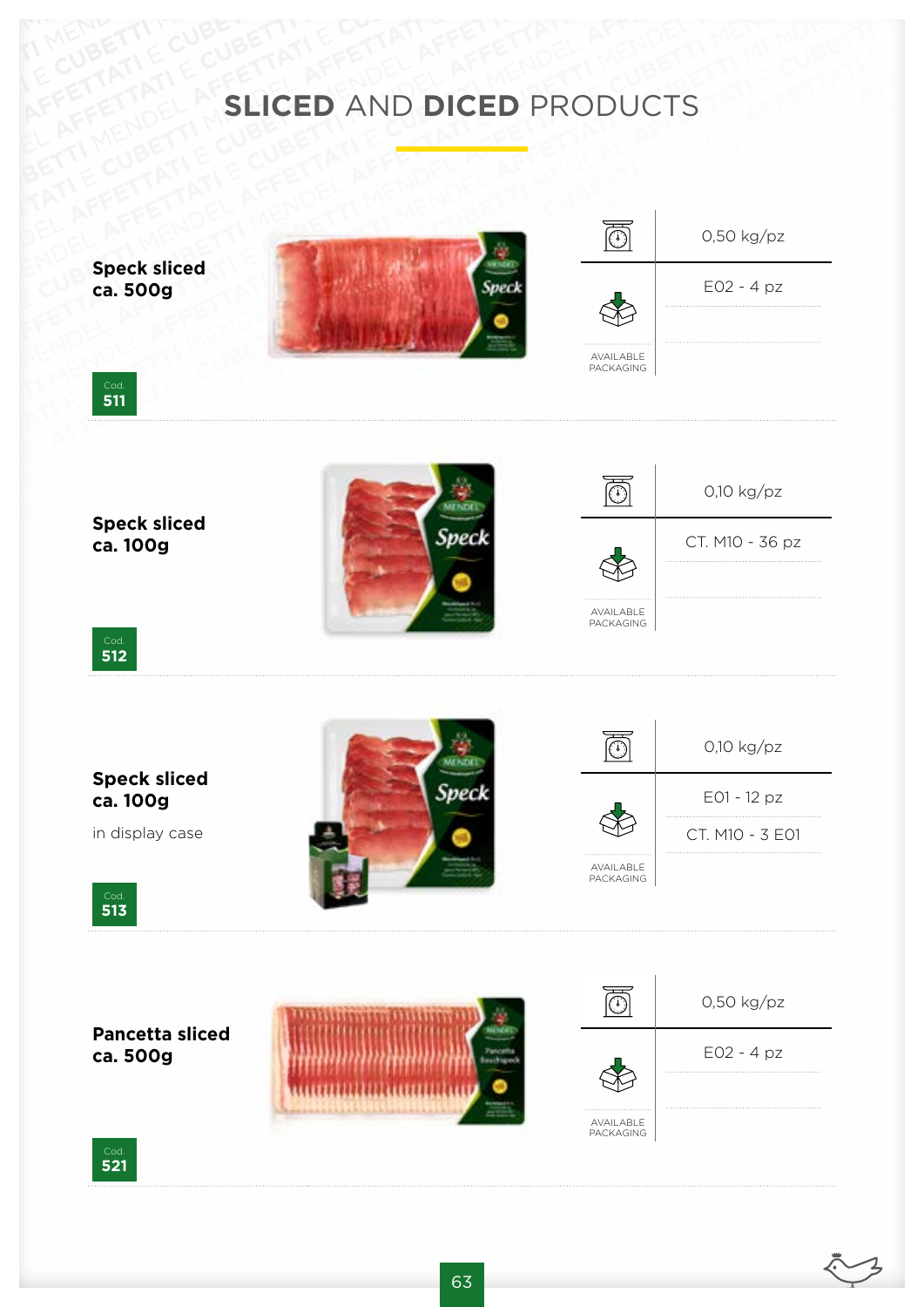# AFFETTATIE CUBETTI E CUBETTI E CUBETTI AFFETTATIE AFFETTATIE CUBETTI AFFETTATIE CUBETTI AFFETTATIE **SLICED** AND **DICED** PRODUCTS

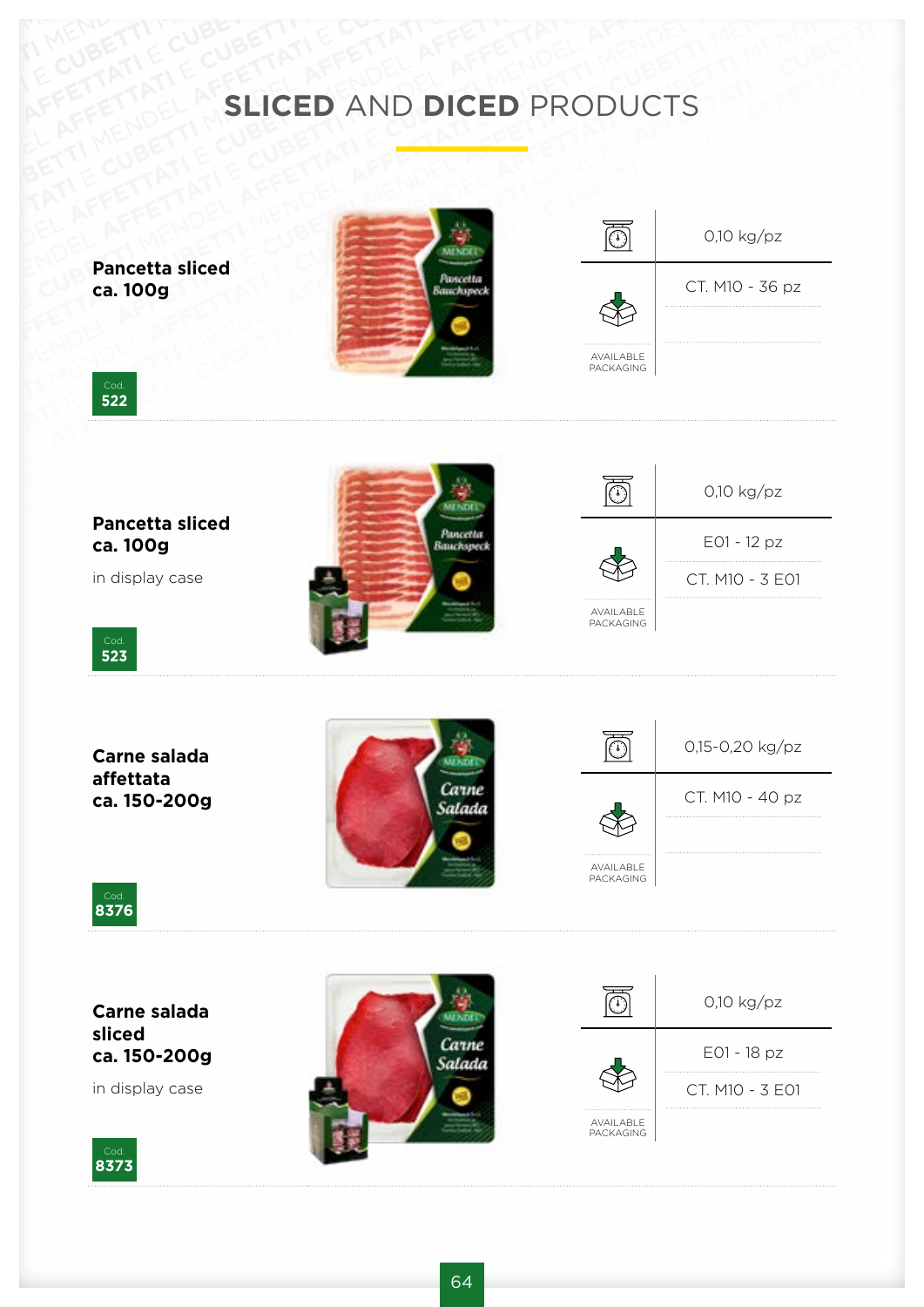## AFFETTATIE CUBETTI E CUBETTI E CUBETTI AFFETTATIE AFFETTATIE CUBETTI AFFETTATIE CUBETTI AFFETTATIE MENDEL AFFETTATIE CUBETTATIE CUBETTATIE<br>AFFETTATIE CUBETTATIE AFFETTATIEFETTATIE CUBETTI CUBETTI CUBETTATIE CUBETTATIE CUBETTATIE E AFFETTATI CUBETTI E CUBETTATI E CUBETTATI E CUBETTATI E CUBETTATI E CUBETTATI E CUBETTATI E CUBETTI AFFETTATI E<br>AFFETTATI A CUBETTI MENDEL AND DICED PRODUCTS **SLICED AND DICED PRODUCTS**

**Speck diced ca. 2,5-3kg**





Cod. **600**

**Speck diced ca. 500g**

(250g + 250g)



|                          | $0,50$ kg/pz   |
|--------------------------|----------------|
|                          | CT. M20 - 6 pz |
| AVAII ABI F<br>PACKAGING |                |

Cod. **601**

#### **Speck diced ca. 140g**

(70g + 70g)





Cod. **602**

#### **Speck diced ca. 140g**

(70g + 70g) in display case





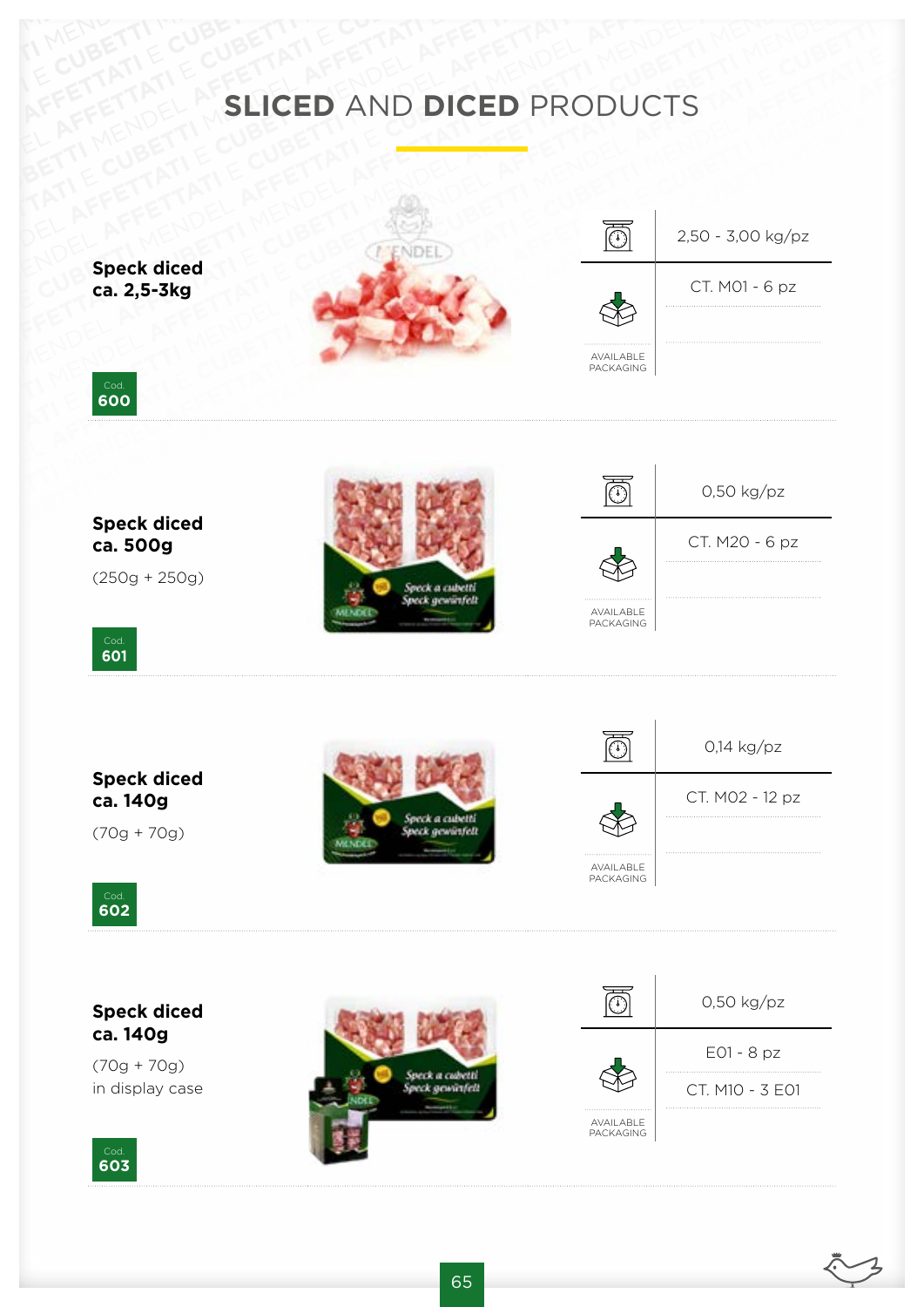## AFFETTATIE CUBETTI E CUBETTI E CUBETTI AFFETTATIE AFFETTATIE CUBETTI AFFETTATIE CUBETTI AFFETTATIE MENDEL AFFETTATIE CUBETTATIE CUBETTATIE<br>AFFETTATIE CUBETTATIE AFFETTATIEFETTATIE CUBETTI CUBETTI CUBETTATIE CUBETTATIE CUBETTATIE E AFFETTATI CUBETTI E CUBETTATI E CUBETTATI E CUBETTATI E CUBETTATI E CUBETTATI E CUBETTATI E CUBETTI AFFETTATI CUBETTI ATTUNDEL A TENERICUS CUBETTI ATTUNDEL A TENERICUS CUBETTI ATTUNDEL A TENERICUS CUBETTI ATTUNDEL A TENE **SLICED AND DICED PRODUCTS**

**Pancetta smocked diced ca. 2,5-3kg**







**Pancetta smocked diced ca. 500g**

(250g + 250g)







#### **Pancetta smocked diced ca. 140g**

(70g + 70g)







#### **Pancetta smocked diced ca. 140g**

(70g + 70g) in display case